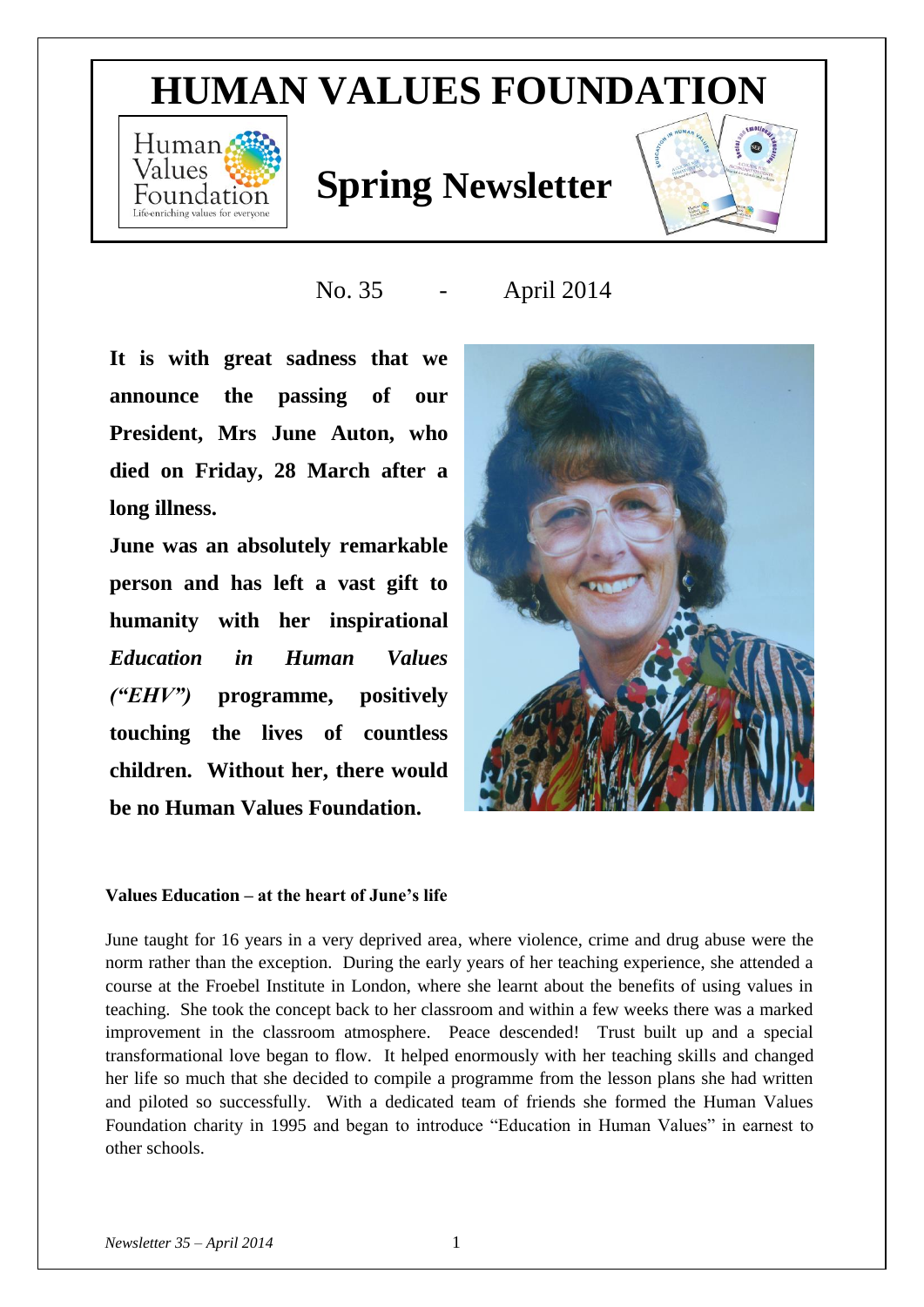To give you an inkling of just what a special person June was and why she was so adored by her pupils, here is an article we happened to tease out of her recently following our values-themed article for January based upon the six letters of VALUES.

## **JUNE'S "V-A-L-U-E-S" STORY – The development of "EHV" and "SEE"**

# **V = VISION**

*My* personal vision was one of optimism - to teach all subjects to a "top of the school" class of 10- to 12-year-olds and prepare them for their upcoming Secondary school stage. It was my first job as a *mature* teacher and my optimism grew as I responded to the waving children on that fine September morning as they entered their school, which was considered to be in a "deprived" area, in fact the second largest social housing estate in Europe.

What a shock was in store for me! *Their* vision of school life was very different. Incidents included: breaking others' pencils; being noisy; eating another child's packed lunch; being unkind, uncaring, disrespectful and unco-operative.

At the end of the day, I said, "Well, let's all stand and say, 'Good evening' to each other." They managed this but then there was a wild rush to the windows, which, in the past and unbeknown to me, had been used as a quick exit to home. It would not have caused me so much concern had our classroom been on the ground floor but we were on the first floor! Fortunately, the windows were opposite rising ground and the distance between the dangling feet and the ground could have been only about a metre. The windows were quickly shut, the children returned to their seats and no harm was done.

In spite of having trained for three years, I vowed I would not return the next day. However, my family persuaded me to give it at least a week.

If you had stood with me as I closed the classroom door on that first day and told me the time would come when I would shut that same door for the Christmas holidays and that I would cry and not want to leave the empty, beautifully decorated classroom, lovingly created by all the children and that I would miss their love, their caring, sharing, friendly and helpful behaviour, I would have laughed through my tears. However, it DID happen.

# **= ATTITUDE**

*Newsletter 35 – April 2014* 2 A few weeks after joining that class, I attended a human values curriculum course in London, where many teachers agreed that without good behaviour and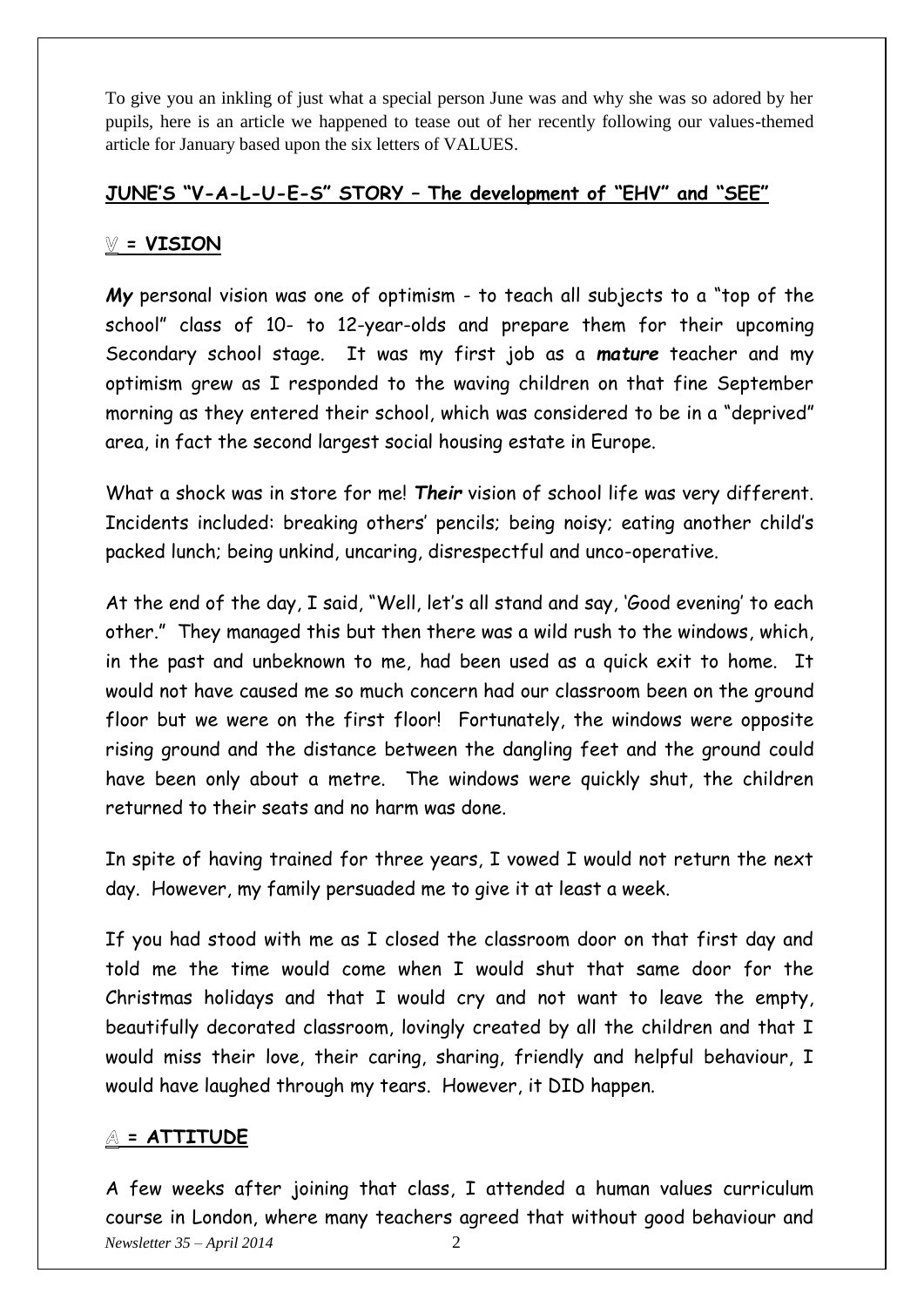values in the classroom, no real learning could take place. We selected some common, core values and, armed with numerous ideas and notes, we eagerly returned to our schools.

I placed five core values of Truth, Love, Peace, Right Conduct and Non-Violence up on the wall – to the amusement of all the children. Their laughter rippled through the classroom and one boy responded by saying, "We know all about love." "But do we?" I asked and their questions and ideas began to flow, their attitudes began to change and little by little we talked about things that really mattered to each one and shared our feelings. We really practised the values. I also introduced silent sitting (reflection), a song and a story pertinent to the week's value. Two months later, there had been a remarkable change in attitudes. Unconditional love flowed, peace descended and good behaviour really was taken on board. The children loved coming to school, being kind and helpful.

## **= LOVE**

During our second week, we explored the value of Love. The class responded well and wanted to express their understanding of universal love. Not only did we all discuss this value but they went on to write down their feelings and one child wrote:

*LOVE is caring and sharing and making new friends and helping each other.*  Love is being kind to nature and the environment. Love is looking after *others and caring for parents, relatives and each other at school, also loving our pets and caring for the environment.*

## Another child wrote:

*Values make your life better. The most important value to me is Love because my mum and dad love me. Who washes your clothes? Your mum and dad do and there are lots more things they do for you*.

It soon became apparent that we needed some kind of structure and covering one core value per week was a little repetitive. Also during our discussions, we discovered that many other values linked in with the core values. For example, apart from the ones already listed above, we discovered that Love also embraced compassion and empathy, forgiveness, inner happiness, joy, patience, courage, sympathy, tolerance and many others. So they were considered to be "related values".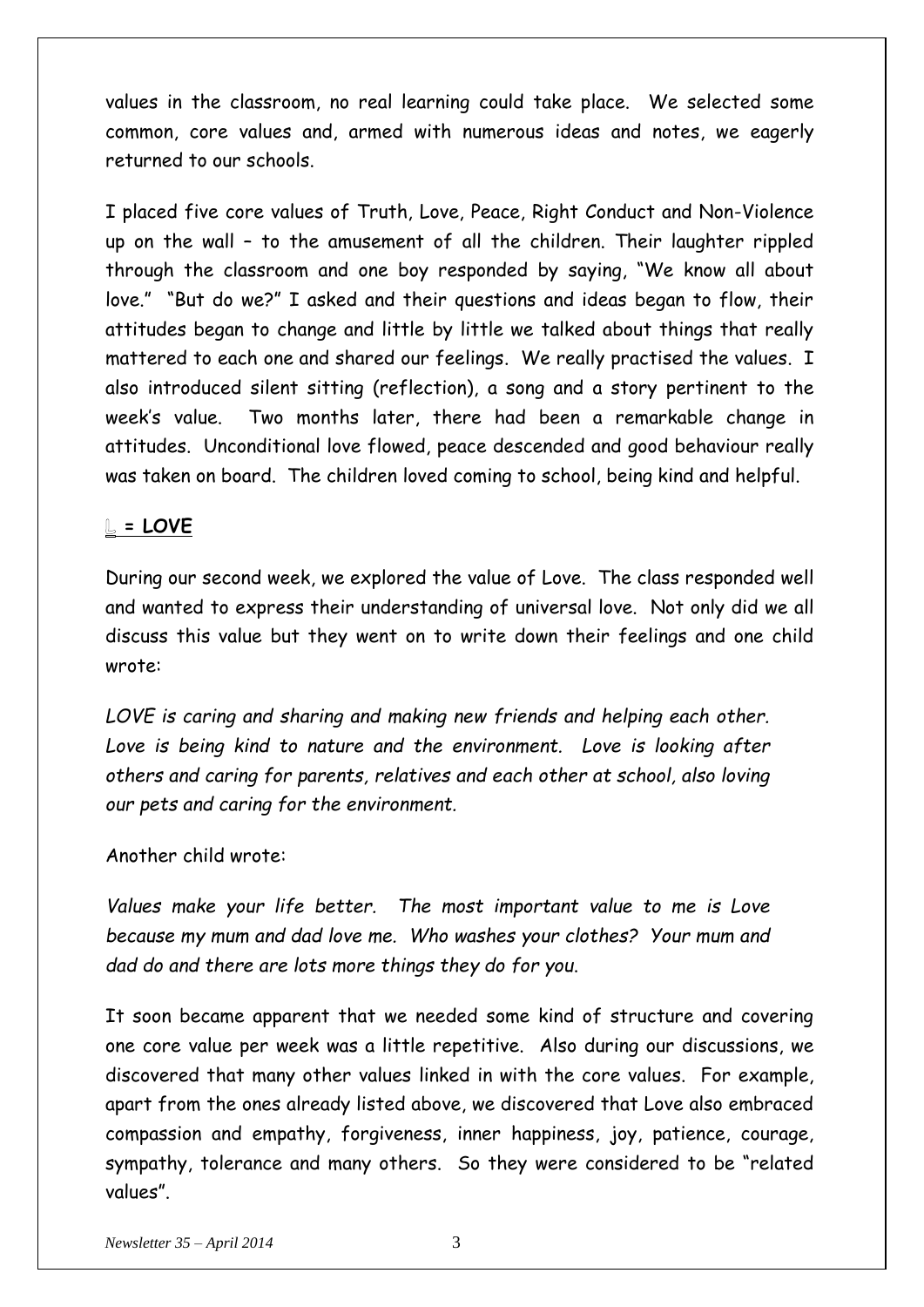I began to write the lesson plans built on these related values. Each lesson contained a discussion on the week's related value, a song, a quotation, which went up throughout the school, a story, one or more activities and suggested actions for a follow-up session.

I well remember the half-term holiday looming and I asked the children in the class to bring in a thoughtful quotation linked in with Friendship to offer up on their return. They had a week to think about it. When we returned to school, I could tell that in the excitement of the holiday activities, for some had gone on family holidays, many had forgotten the task. So I suggested we had silent reflection and I played some gentle, soft music. A few minutes passed and a small hand was slowly raised. With his eyes still closed, Wayne said,

# *"Friendship, if used wisely over a long period of time, can form a bond of love."*

How pleased I was and eagerly asked where he had found such a lovely quotation, to which he replied, *"I have only just thought of it. It flowed through my mind when I listened to the nice music."* We wasted no time in displaying his wonderful quotation.

## **= UNDERSTANDING**

The supreme act of a teacher is to awaken the creative expression in knowledge and understanding in children and themselves. Educators need to understand that if we merely stuff children with information in order to pass examinations, developing only the intellect, how can we possibly bring about true education? At present the new trend leans towards the idea that we teach children what to think and not how to think. Parents and teachers need to unite and come to a greater understanding that it is only when there is love and understanding that true education can flourish. The highest function of a teacher is to bring about an integrated individual, who is capable of dealing with all aspects of life and so we need to nurture all five aspects of the child:

Intellectual, Expansion (Heart), Emotional, Physical and Spiritual.

If we just concentrate on developing the intellect, there will be huge gaps in the children's development that are equally important. How do we feel when we hear a sad account of a student gaining many degrees in science, maths, literature and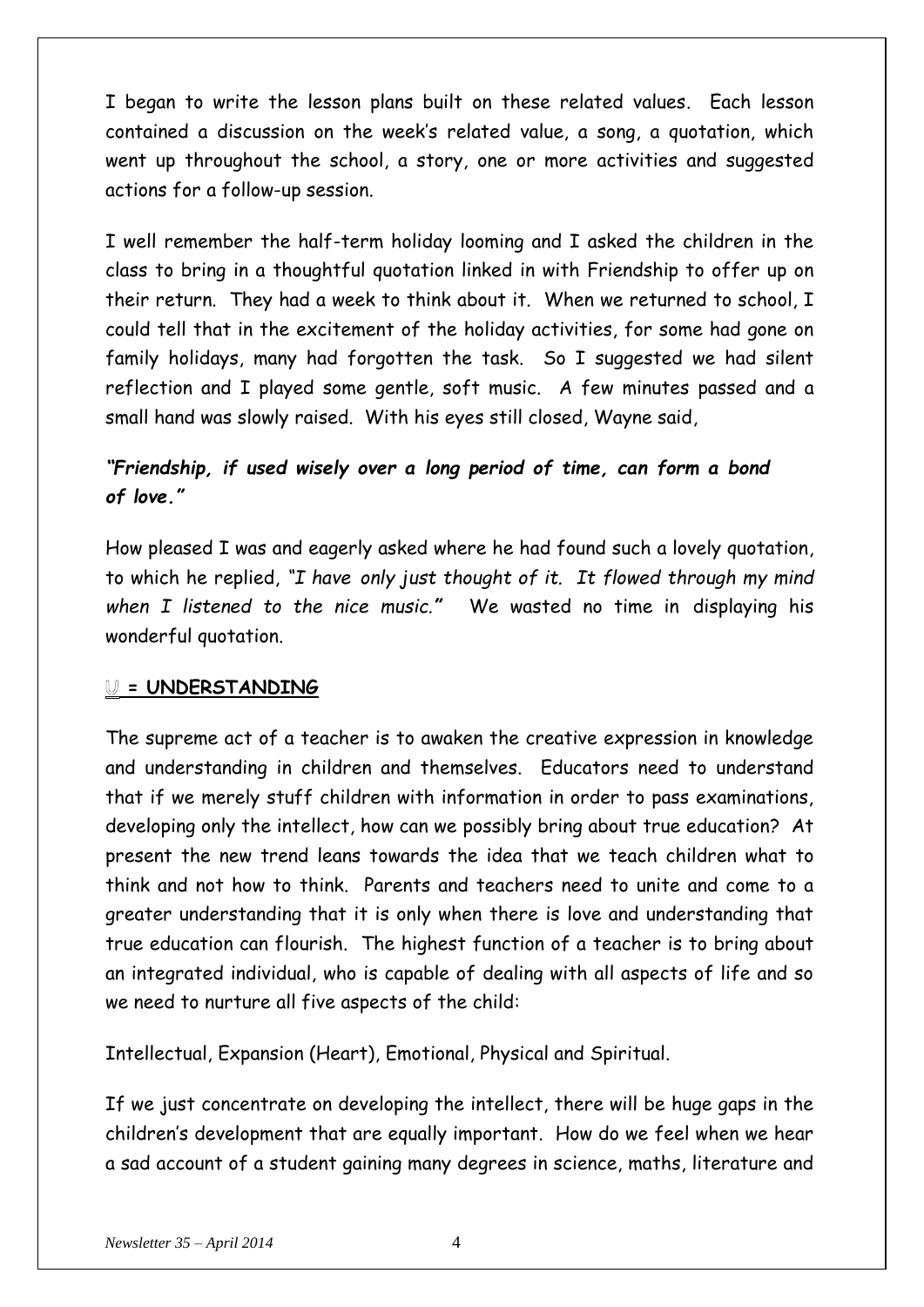history but terminating his life when he could not cope as the relationship between himself and his girlfriend showed signs of ending?

# **= EDUCATION**

How often have we come across this meaningful quotation?

"**Education is what you have left when you have forgotten almost everything you have been taught."**

Another comes to mind:

# **"At the end of education is character."**

If we imagine education being delivered by someone such as a potter - one hand inside expands. This is love. The outside hand restricts. This is discipline, quality of delivery and material, which must be of the highest order.

# **= SERVICE**

Service is an expression and manifestation of our love for fellow beings. What a difference all these values made for us in our classroom. Not only did the course improve my teaching skills but the children's academic skills leapt ahead.

Another advantage was that of developing organisational skills. For example, the children would add their names to the **Today's Help List** if they needed assistance with an aspect of learning - something they were finding difficult. A 15-minutes session was set aside. The helper would have to have knowledge or 'know-how' about the subject and would sign up next to that request for help, such as in the following:

| Help need for  | Subject/topic         | Helper |
|----------------|-----------------------|--------|
| Simon          | <b>Maths Division</b> | Robert |
| <b>Natalie</b> | Comprehension         | Hayley |
|                |                       |        |

The most surprising request was this one:

| Wayne | Show me how to darn so that $I$ | Lizzy |
|-------|---------------------------------|-------|
|       | can darn my football sock.      |       |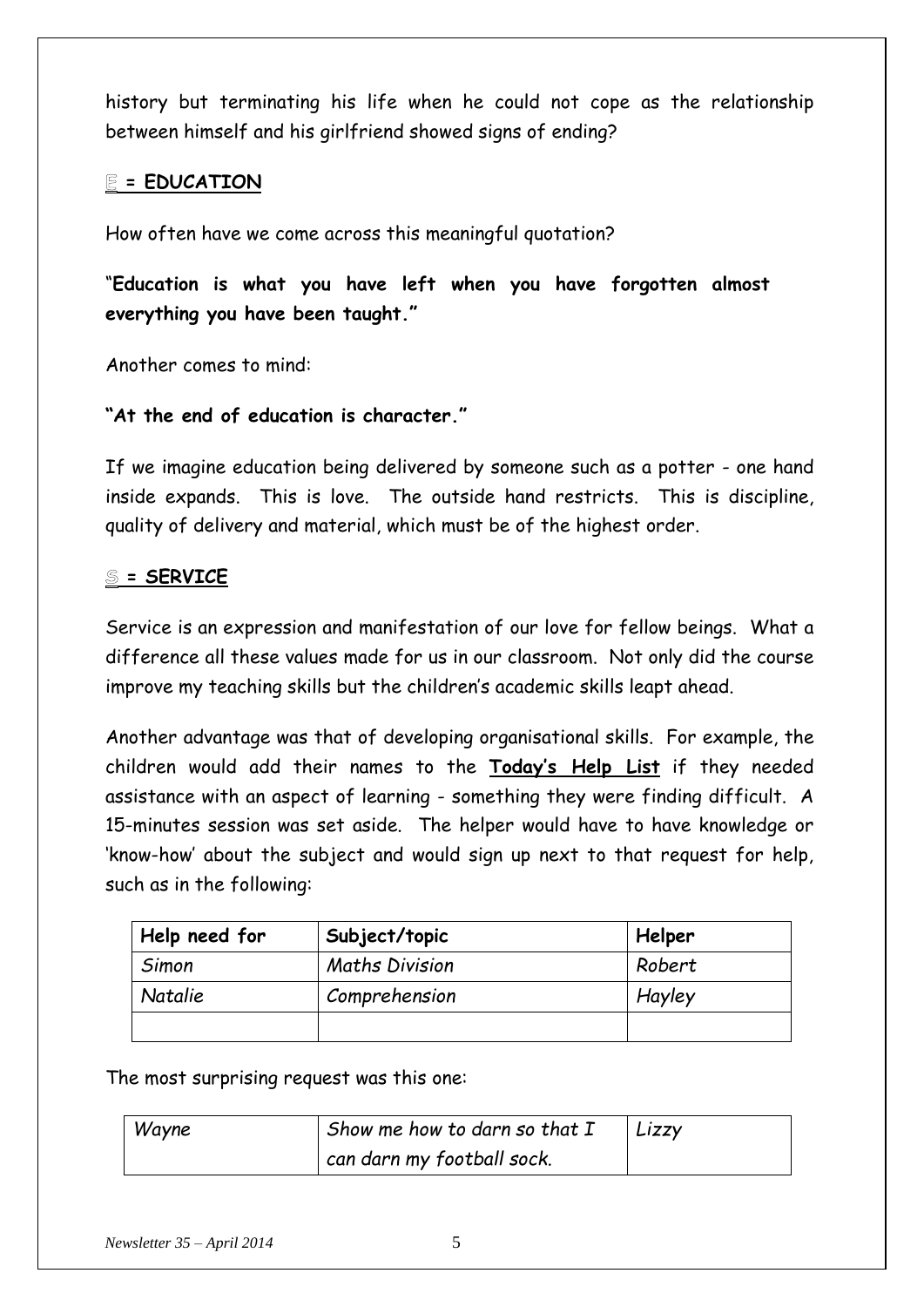This was service indeed because for 15 minutes I now had 18 teaching assistants. The children enjoyed helping and receiving help. They were careful to keep the balance of helpers and receivers and they very quickly learnt from each other.

The children also kept the school grounds and playing field litter-free, encouraging others to recycle. They formed three committees:

- (1) Social
- (2) Out- of-School Visits
- (3) Publicity and Helpers.

This was most helpful because they arranged their own visits. For example, if they decided they would like a tour of London, they sought permission; they would write a letter to parents explaining what the trip would entail; they telephoned the coach companies for estimates for hiring; they collected permission slips and money; and they saw to the payment of all the bills. This suggested trip was particularly exciting and fun because I added an element of surprise for all their hard work by obtaining permission to drive straight through the gates of Buckingham Palace to watch the Changing of the Guard and we were given a seating area. All three committees helped with other activities, such as parents' evenings, discos, outside speakers, etc.

One morning our Headteacher brought a large, rather overpowering boy into the class to join us. As he introduced Daniel I knew only too well that the local magistrate was giving him one more chance to change his attitude. When the Headteacher left the classroom, children invited him to sit with them. "That's amazing!" said Daniel, "Nobody has ever asked me to sit with them." He became a great asset to the school. I was in charge of the boys' sports and if I asked him to organise a football practice during the lunch time, I could rely on him to have everyone there on time and all equipment ready. With his tremendous help and energy, we won the inter-school trophies for football, cricket, rounders and hockey.

On my way into school one morning, I overheard two girls on the Social Committee talk of a disagreement their mothers had had in the local supermarket. I smiled as one child said, "Your mother and mine could do with a huge dose of EHV." (I called the programme that I was developing with my class EDUCATION IN HUMAN VALUES.) On another occasion I was met at the school gate by a sizable crowd concerned about a fight taking place. They gasped, "Mrs Auton, Mrs Auton, there's a fight near the swimming pool but don't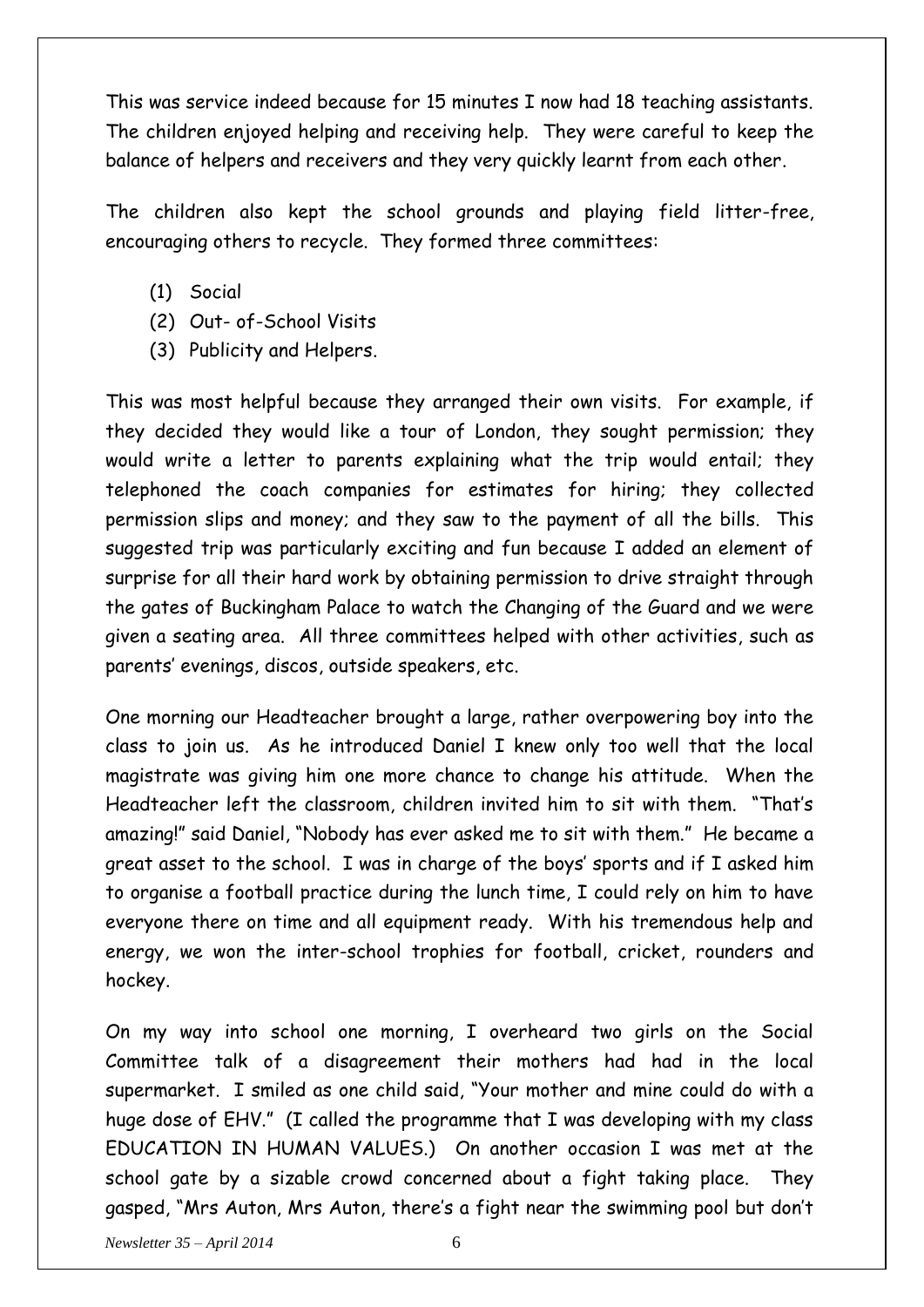worry, no-one in our class is involved." At that point I realised that we had an *'in'* and an '*out*' group and if values-based education was to succeed, then the whole school should be involved.

When the time came for my first cohort to transfer to the local secondary school, there were mixed feelings indeed. I heard snippets from time to time as to their progress and one day a little crowd poked their heads around my door, greeted me and then all their news tumbled out. One thing did concern them and that was the lack of values teaching in their new school. In unison they exclaimed, "Mrs Auton, there's no EHV there; just nothing." Another added, "We asked for the course and even offered to teach the teachers how to do it. We do miss it. Perhaps we could help in some way?" What a difference in their attitudes compared with when we first met! Now they were confident, respectful, thoughtful, helpful and successful citizens.

Following my first class's concern about what they described as a "nightmare" because they felt that none of their new classmates knew anything about values, during the next few years I devised a programme for the first two years of secondary schooling and called it SOCIAL AND EMOTIONAL EDUCATION (now known as "SEE"). As with EHV, it's designed to make learning fun, purposeful and challenging. It contains the same core and related values but extends the children and, just as EHV does, it brings out the very best in them.

## **THE WORK GOES ON**

At the Annual General Meeting last November, we said farewell to our retiring Trustee, Kevin Bell, who has given many years of diligent service to the Foundation. We are most grateful to Kevin for his unstinting contributions, particularly his wisdom, experience and fundraising. We are delighted to welcome a new Trustee, Kashmira Deboo, whose training and background are in finance and education. Kashmira is also proving to be a great asset and has done some invaluable work in the past, particularly in contacting schools for feedback and providing the analysis of Government statistics that indicated over a 4-year period that compared to all schools in England, specifically in achieving Level 4 or above in both English and Maths, the academic performance of schools using Education in Human Values outperformed the national average by 25%.

#### **PROGRESS SINCE OUR LAST NEWSLETTER**

We are delighted to report that since our last newsletter in November, another 36 schools have acquired copies of our *Education in Human Values* programme. With about 200 children in each of the schools, this means that around another 7,200 children, along with their teachers and family members, may now be starting to benefit from all the enjoyment and enrichment that flows from using this resource.